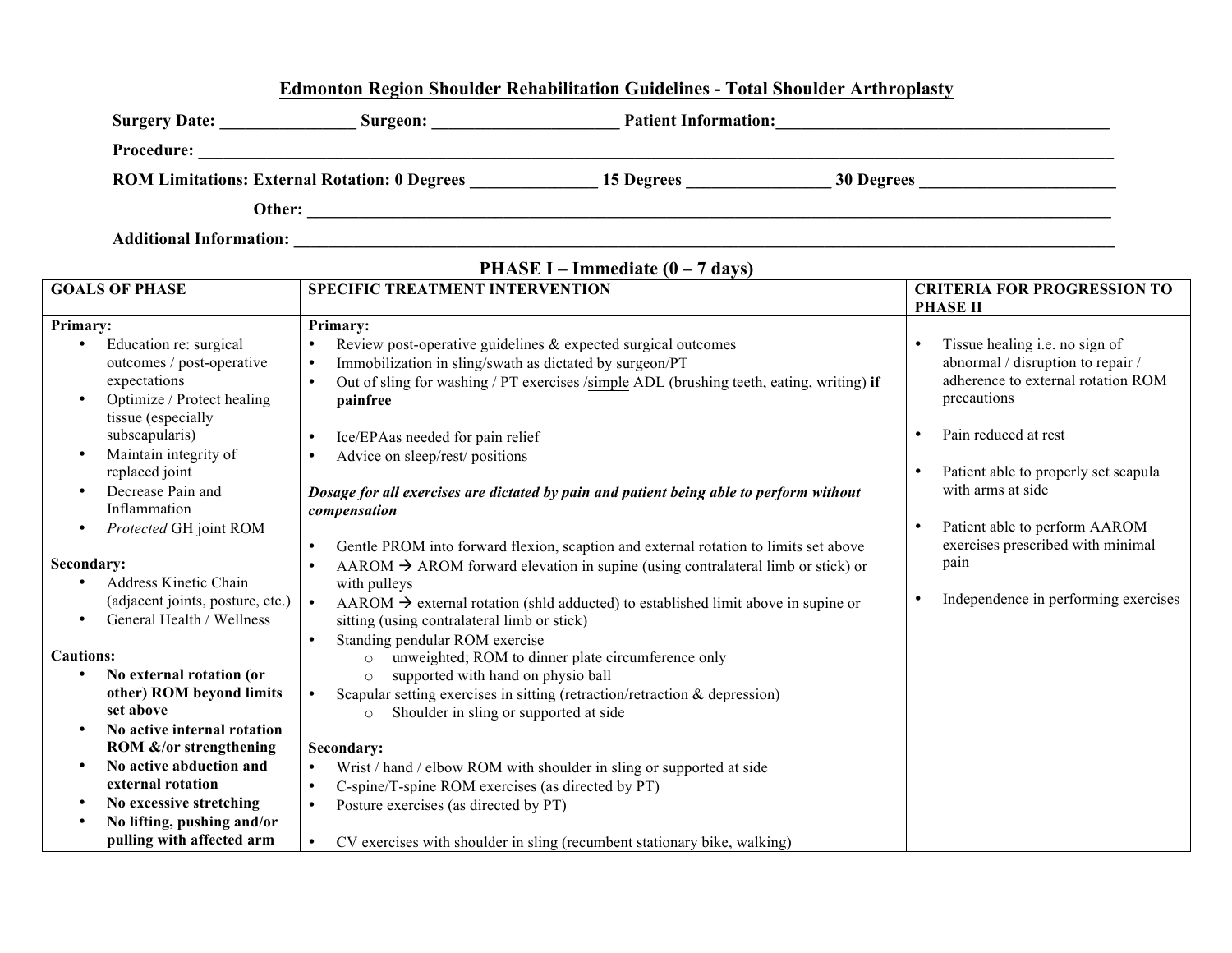| <b>GOALS OF PHASE</b>                                                                                                                                                                                                                                                                                          | <b>SPECIFIC TREATMENT INTERVENTION</b>                                                                                                                                                                                                                                                                                                                                                                                                                                                                                                                                                                             | <b>CRITERIA FOR PROGRESSION TO</b>                                                                                                                                                                                                                                                                                                  |
|----------------------------------------------------------------------------------------------------------------------------------------------------------------------------------------------------------------------------------------------------------------------------------------------------------------|--------------------------------------------------------------------------------------------------------------------------------------------------------------------------------------------------------------------------------------------------------------------------------------------------------------------------------------------------------------------------------------------------------------------------------------------------------------------------------------------------------------------------------------------------------------------------------------------------------------------|-------------------------------------------------------------------------------------------------------------------------------------------------------------------------------------------------------------------------------------------------------------------------------------------------------------------------------------|
|                                                                                                                                                                                                                                                                                                                |                                                                                                                                                                                                                                                                                                                                                                                                                                                                                                                                                                                                                    | <b>PHASE II</b>                                                                                                                                                                                                                                                                                                                     |
| Primary:                                                                                                                                                                                                                                                                                                       | Primary:                                                                                                                                                                                                                                                                                                                                                                                                                                                                                                                                                                                                           |                                                                                                                                                                                                                                                                                                                                     |
| Optimize / Protect healing<br>$\bullet$<br>tissue (especially<br>subscapularis)<br>Maintain integrity of replaced<br>$\bullet$<br>joint<br>Increase GH Joint ROM and<br>$\bullet$<br>strength $(AAROM \rightarrow AROM)$<br>Decrease Pain and<br>Inflammation<br>Secondary:                                    | Immobilization in sling/swath as dictated by surgeon/PT<br>Out of sling several times/day for washing / PT exercises / ADL activities<br>$\bullet$<br>Dosage for all exercises are dictated by pain and patient being able to perform without<br>compensation<br>Gentle PROM into forward flexion, scaption and external rotation to limits set above<br>AAROM $\rightarrow$ AROM forward elevation / scaption in supine & standing (stick, pulleys,<br>$\bullet$<br>wall walking, ball on wall)                                                                                                                   | Tissue healing i.e. no sign of abnormal<br>/ disruption to repair / adherence to<br>external rotation ROM precautions<br>Patient able to actively elevate shoulder<br>$\bullet$<br>to a minimum of 90° flexion or<br>scaption and ER to neutral<br>Patient able to perform prescribed<br>$\bullet$<br>dosage of exercises with good |
| Address Kinetic Chain<br>$\bullet$<br>(adjacent joints, posture, etc.)<br>General Health / Wellness<br>$\bullet$                                                                                                                                                                                               | $AAROM \rightarrow AROM$ external rotation (shld adducted) to established limit in supine or<br>sitting (using contralateral limb or stick)<br>Standing pendular ROM exercises<br>unweighted & supported with hand on physio ball<br>$\circ$<br>Scapular setting exercises in sitting (retraction/retraction $\&$ depression)<br>$\bullet$                                                                                                                                                                                                                                                                         | technique/control and without<br>reproducing pain and/or symptoms<br>Improved strength of shoulder girdle                                                                                                                                                                                                                           |
| <b>Cautions:</b><br>No external rotation (or<br>other) ROM beyond limits<br>set above<br>No active internal rotation<br>ROM &/or strengthening<br>No active abduction and<br>external rotation<br>No excessive stretching<br>$\bullet$<br>No lifting, pushing and/or<br>$\bullet$<br>pulling with affected arm | May progress to sitting on physio ball or standing<br>$\circ$<br>May add in small distal arm motions with scapular setting (e.g. ball on bed)<br>$\circ$<br>Isometric exercises with shld in adducted position<br>$\bullet$<br>Flexion/abduction/extension/external rotation (NO internal rotation)<br>$\circ$<br>Secondary:<br>Wrist / hand / elbow ROM and hand gripping exercises<br>$\bullet$<br>C-spine/T-spine ROM exercises (as directed by PT)<br>$\bullet$<br>Posture exercises (as directed by PT)<br>$\bullet$<br>CV exercises with shoulder in sling (recumbent stationary bike, walking)<br>$\bullet$ | musculature from initial assessment<br>(outcome measure: resisted isometric<br>testing)<br>Patient reports overall increase in use<br>of affected arm in ADL activities and<br>overall decrease of pain (associated<br>mostly with use)                                                                                             |

## **Phase II – Early (Week 1 – 6)**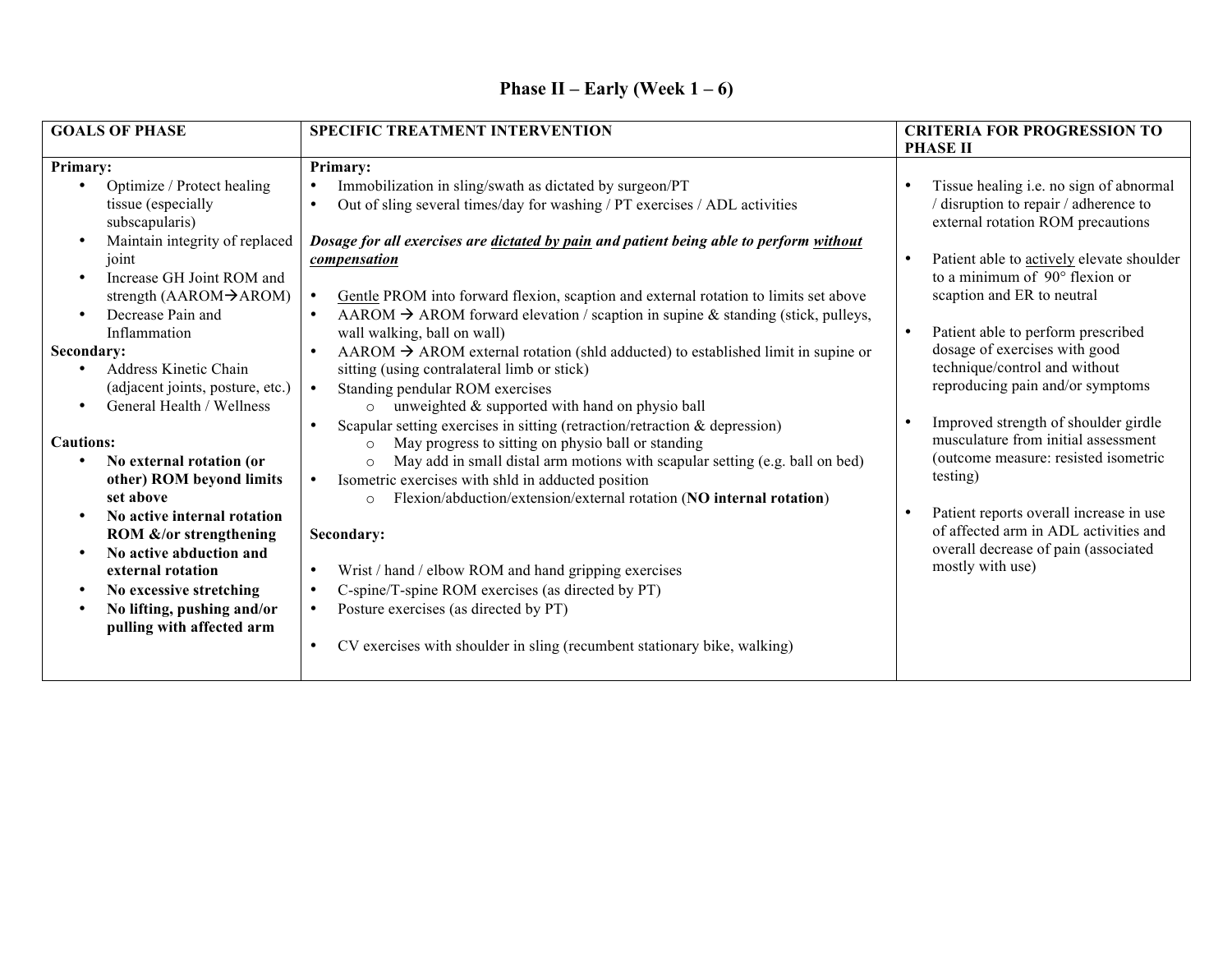| <b>SPECIFIC TREATMENT INTERVENTION</b>                                                                                                                                                                                                                                                                                                                                                                                                                                                                                                          |                                                                                                                                                                                                                                                                                                                                                                                                                                                                                                                                                                                                                                                                                                                                                                                                                                                                                                                                                                                                                                                                                                                                         | <b>CRITERIA FOR PROGRESSION TO</b>                                                                                                                                                                                                                                                                                                                                                                                                                                                                                                                                                                |  |
|-------------------------------------------------------------------------------------------------------------------------------------------------------------------------------------------------------------------------------------------------------------------------------------------------------------------------------------------------------------------------------------------------------------------------------------------------------------------------------------------------------------------------------------------------|-----------------------------------------------------------------------------------------------------------------------------------------------------------------------------------------------------------------------------------------------------------------------------------------------------------------------------------------------------------------------------------------------------------------------------------------------------------------------------------------------------------------------------------------------------------------------------------------------------------------------------------------------------------------------------------------------------------------------------------------------------------------------------------------------------------------------------------------------------------------------------------------------------------------------------------------------------------------------------------------------------------------------------------------------------------------------------------------------------------------------------------------|---------------------------------------------------------------------------------------------------------------------------------------------------------------------------------------------------------------------------------------------------------------------------------------------------------------------------------------------------------------------------------------------------------------------------------------------------------------------------------------------------------------------------------------------------------------------------------------------------|--|
| <b>GOALS OF PHASE</b><br>Primary:<br>Increase shoulder girdle<br>$\bullet$<br>strength and endurance<br>Increase GH joint ROM<br>$\bullet$<br>$(AROM \rightarrow AROM w)$<br>light resistance)<br>Protect healing tissue and<br>$\bullet$<br>maintain intgrity of<br>replaced joint<br>Minimize shoulder pain<br>Secondary:<br>Increase functional<br>$\bullet$<br>activities (ADL)<br>Increased integration of<br>$\bullet$<br>kinetic chain (adjacent<br>joints, posture, etc.)<br>General Health / Wellness<br>$\bullet$<br><b>Cautions:</b> | Primary:<br>Pendular ROM exercises (unweighted; increase ROM as pain allows)<br>Add scapular retraction / protraction<br>$\circ$<br>Patient can progress to all shoulder active ROM (including abduction, IR and ER) when<br>able to move through range without pain and without compensation<br>AAROM $\rightarrow$ AROM exercises $\rightarrow$ AROM with light resistance (1-2 lbs or light tubing)<br>$\bullet$<br>Functional / U/E Kinetic Chain Exercises (wall washing, ball on the bed or wall,<br>functional movement patterns, PNF patterns)<br>Scapular stabilization exercises (retraction / retraction & depression AND protraction)<br>o Progress from arms at side $\rightarrow$ waist $\rightarrow$ shld height, short arc/short lever<br>dynamic movements (rowing, ball on bed ex.)<br>Closed Kinetic Chain (CKC) exercises<br>Weight-bearing onto large physio ball/table, quadruped position, serratus<br>$\circ$<br>punch-up ex., wall push-ups *all done with proper scapular positioning<br>Shoulder Girdle Strengthening (emphasis on scapular stabilizers, deltoid & ER)<br>NO internal rotation strengthening | <b>PHASE III</b><br>Patient able to actively elevate shoulder to a<br>minimum of 90° flexion or scaption and<br>ER to neutral<br>Patient able to perform prescribed dosage of<br>exercises with good technique/control and<br>without reproducing pain and/or symptoms<br>Improved strength and endurance of<br>$\bullet$<br>shoulder girdle musculature from initial<br>assessment (outcome measure: resisted<br>isometric testing)<br>Patient reports overall increase in use of<br>$\bullet$<br>affected arm in ADL activities and overall<br>decrease of pain (associated mostly with<br>use) |  |
| No excessive stretching<br>$\bullet$<br><b>Gentle AROM into IR</b><br>and ER (within pain<br>limits only)<br>No active abduction and<br>$\bullet$<br>external rotation<br>No lifting, pushing<br>$\bullet$<br>and/or pulling with                                                                                                                                                                                                                                                                                                               | Progress from isometrics $\rightarrow$ isometrics in varied positions $\rightarrow$ isotonics<br>Begin with flexion, scaption planes of movement $\rightarrow$ progress to abduction with low<br>$\bullet$<br>load and short lever arm only<br>Begin with shoulder in neutral at side then gradually progress to performing exercises<br>$\bullet$<br>at waist level<br>Progress to combined, functional movement patterns vs. isolated movements<br>$\bullet$<br>Dosage should reflect strength & endurance goals<br>Avoid long lever positions for all strength exercises                                                                                                                                                                                                                                                                                                                                                                                                                                                                                                                                                             |                                                                                                                                                                                                                                                                                                                                                                                                                                                                                                                                                                                                   |  |
| affected arm                                                                                                                                                                                                                                                                                                                                                                                                                                                                                                                                    | Ice and EPAs as needed for pain relief<br>٠<br>Secondary:<br>Continue wrist / hand / elbow / spine ROM and posture exercises as required<br>(especially C-spine side flexion & T-spine extension and rotation ROM)<br>Elbow/biceps curls with light weight (arm at side)<br>Progress CV exercises (directed by PT)<br>Educate/advise on appropriate and safe return to ADL/sport activities                                                                                                                                                                                                                                                                                                                                                                                                                                                                                                                                                                                                                                                                                                                                             |                                                                                                                                                                                                                                                                                                                                                                                                                                                                                                                                                                                                   |  |

## **PHASE III – Intermediate (Week 7 – 12)**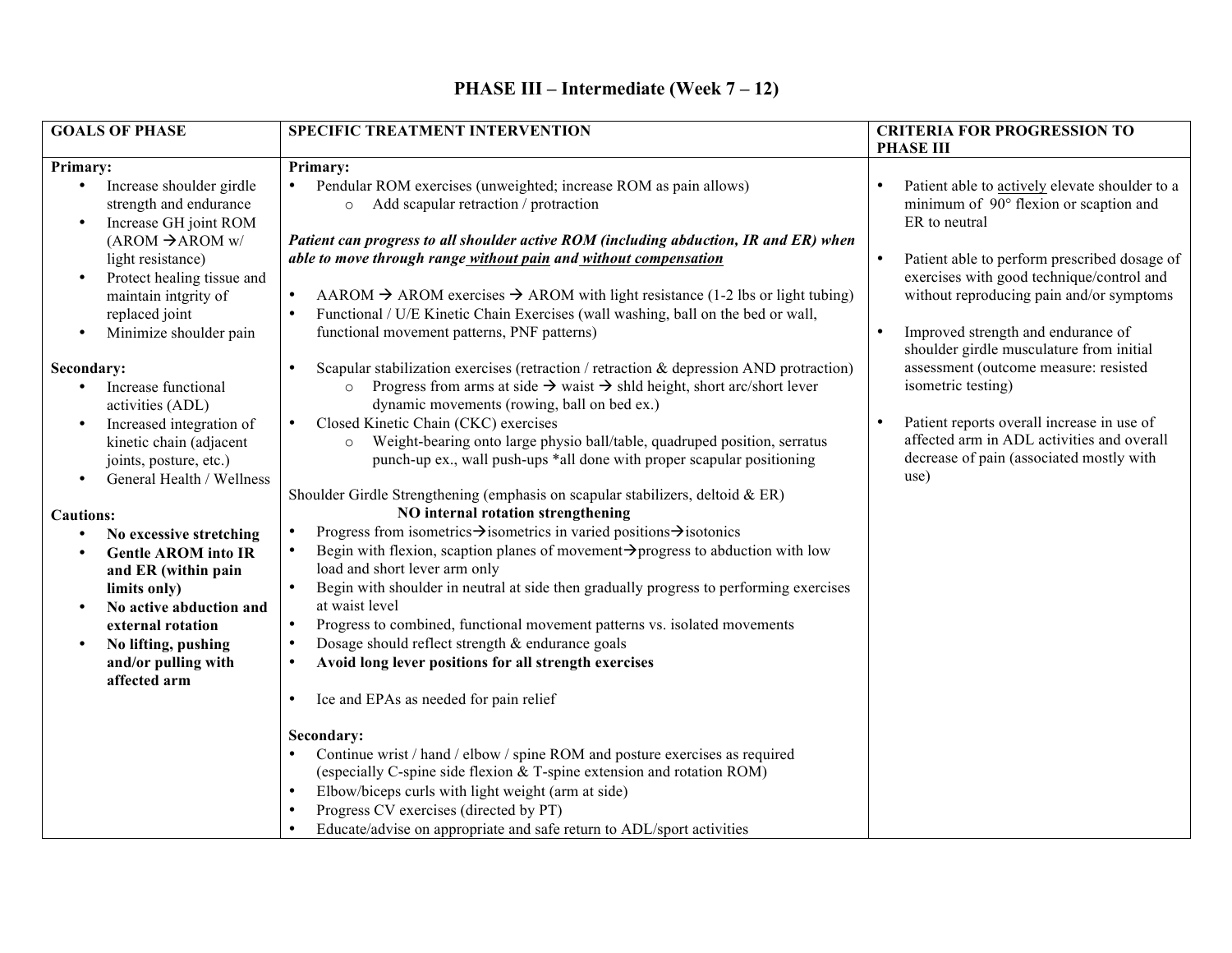| <b>GOALS OF PHASE</b>                                                                                                                                                                                                                                                 | SPECIFIC TREATMENT INTERVENTION                                                                                                                                                                                                                                                                                                                                                                                                                                                                                                                                                                                                                                                                                                                                                                                                                                                                                                                                                             | <b>CRITERIA FOR RTA / HOME</b><br><b>PROGRAM</b>                                                                                                                                                                                                                                                                                            |  |
|-----------------------------------------------------------------------------------------------------------------------------------------------------------------------------------------------------------------------------------------------------------------------|---------------------------------------------------------------------------------------------------------------------------------------------------------------------------------------------------------------------------------------------------------------------------------------------------------------------------------------------------------------------------------------------------------------------------------------------------------------------------------------------------------------------------------------------------------------------------------------------------------------------------------------------------------------------------------------------------------------------------------------------------------------------------------------------------------------------------------------------------------------------------------------------------------------------------------------------------------------------------------------------|---------------------------------------------------------------------------------------------------------------------------------------------------------------------------------------------------------------------------------------------------------------------------------------------------------------------------------------------|--|
|                                                                                                                                                                                                                                                                       |                                                                                                                                                                                                                                                                                                                                                                                                                                                                                                                                                                                                                                                                                                                                                                                                                                                                                                                                                                                             |                                                                                                                                                                                                                                                                                                                                             |  |
| <b>Primary:</b><br>Functional ROM of GH<br>$\bullet$<br>joint and entire U/E<br>kinetic chain<br>Improved shoulder girdle<br>$\bullet$<br>neuromuscular strength,<br>endurance &<br>proprioception<br>Secondary:<br>Full return to all ADLs,<br>work and recreational | Primary:<br>Range of Motion / Stretching<br>Continue AROM - focus on combined, functional ROM exercises<br>Gentle PT assisted PROM/stretching as required<br>$\bullet$<br>Shoulder Girdle Strengthening (emphasis on scapular stabilizers, deltoid & rotator cuff)<br>Gentle internal rotation strengthening allowed<br>Begin IR strengthening with isometrics $\rightarrow$ isometrics in varied positions $\rightarrow$ isotonics<br>Continue flexion, scaption & abduction exercises $\rightarrow$ progress load and dosage<br>Progress to performing exercises at waist level, shoulder level, etc.<br>Progress to combined, functional movement patterns vs. isolated movements<br>Dosage should reflect strength & endurance goals<br>Avoid long lever positions for all strength exercises<br>All exercise progressions based on patient being able to perform prescribed dosage<br>with good technique (ie. scapular control) AND without reproducing pain and/or other<br>symptoms | Functional GH joint AROM<br>AROM should be painfree and<br>performed with proper<br>scapulohumeral rhythm<br>Improved strength and endurance of<br>shoulder girdle musculature (compared to<br>beginning of Phase IV)<br>Patient able to demonstrate proper<br>scapular control with dynamic testing (ie.<br>GH joint ROM and/or functional |  |
| activities allowed with<br>joint replacement<br>Protect healing tissue and<br>$\bullet$<br>maintain integrity of<br>replaced joint                                                                                                                                    |                                                                                                                                                                                                                                                                                                                                                                                                                                                                                                                                                                                                                                                                                                                                                                                                                                                                                                                                                                                             | movement pattern)<br>Patient able to use affected arm in most to<br>$\bullet$<br>all ADL activities                                                                                                                                                                                                                                         |  |
| <b>Cautions:</b><br>No excessive stretching<br>$\bullet$<br><b>Gentle strengthening</b><br>$\bullet$<br>into internal rotation<br>No heavy lifting,<br>$\bullet$<br>pushing and/or pulling<br>with affected arm                                                       | Functional/U/E Kinetic Chain Exercises<br>Progress from Phase III - dosage, ROM, functional positions, speed, reaction<br>$\circ$<br>time, L/E challenge<br>Closed Kinetic Chain exercises (as in Phase III)<br>$\bullet$<br>Progress by slowly increasing weight bearing through U/E, adding perturbations,<br>endurance, functional positions, etc.<br>All kinetic chain exercises should be performed Painfree with Proximal Stability<br>(proper spine posture and stable scapula) and progressed only if patient can maintain<br>this position while performing the exercise                                                                                                                                                                                                                                                                                                                                                                                                           | Return to work/sport as directed by<br>surgeon & PT                                                                                                                                                                                                                                                                                         |  |
|                                                                                                                                                                                                                                                                       | Secondary:<br>Activity-specific exercises to address functional goals for returning to allowed<br>ADL/work/recreational activities<br>Advise on limitations of joint replacement procedure (i.e. contraindicated<br>activities/sports)                                                                                                                                                                                                                                                                                                                                                                                                                                                                                                                                                                                                                                                                                                                                                      |                                                                                                                                                                                                                                                                                                                                             |  |

## **PHASE IV – Return to Activity (12 – 24+ Weeks)**

**For more information on these guidelines please go to:**

**http://rehabilitation.ualberta.ca/research/research-groups/shoulder-and-upper-extremity-research-group-ofedmonton/shoulder-rehabilitation-guidelines**